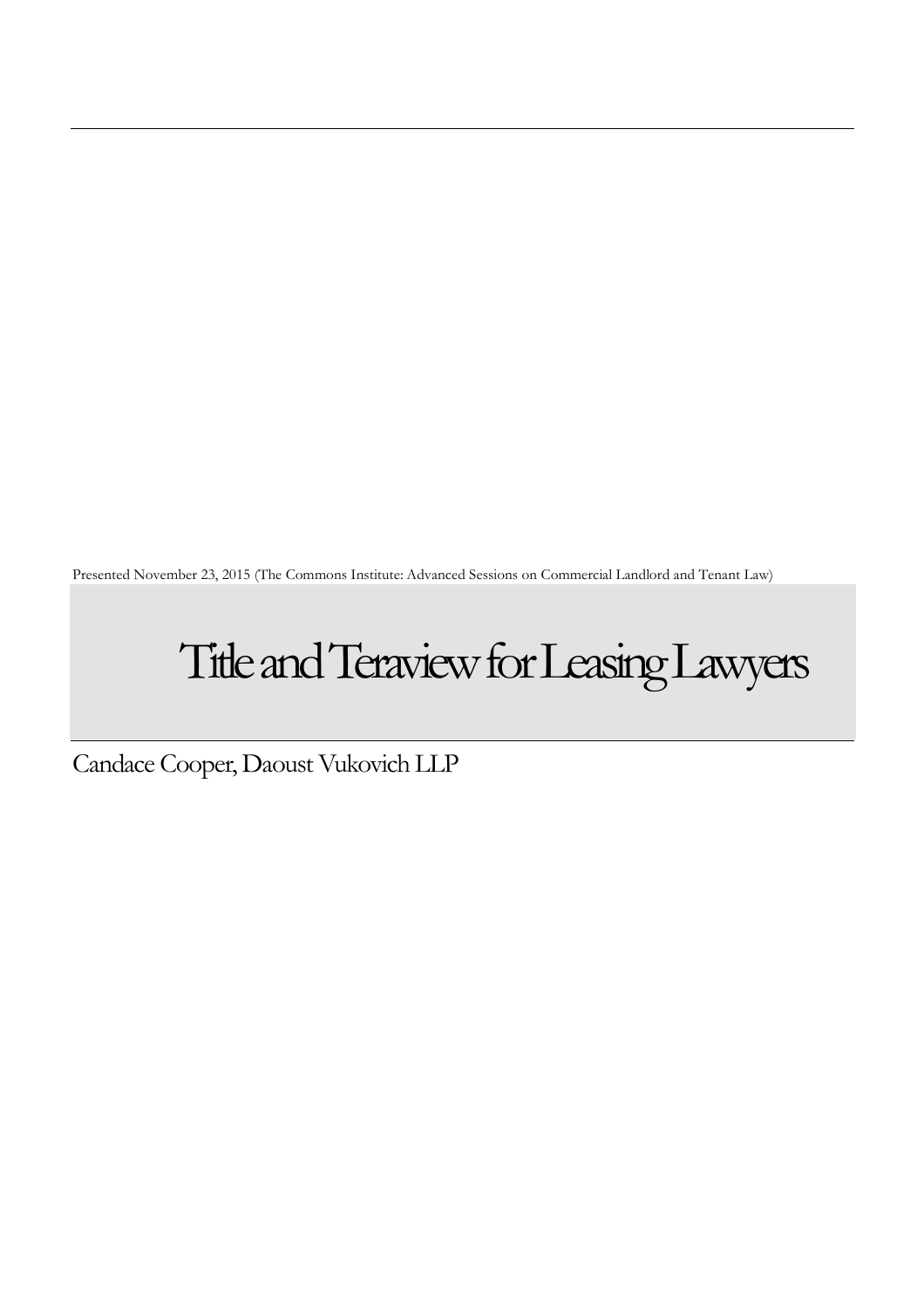# Title and Teraview for Leasing Lawyers

*Candace Cooper, Associate, Daoust Vukovich LLP, Toronto*

ithout access to Teraview, understanding what this software is capable of and the form that registered documents must take before being submitted for registration in the land **Registry** office can be a mystery. There are some title and registration in the land registry office can be a mystery. There are some title and registration concerns that are unique to the leasing industry that a transactional lawyer is well acquainted with but which may be less familiar to leasing lawyers. The goal of this paper is to make readers more familiar with Teraview and other title matters important to the practice of leasing law.

# **Teraview**

# **TITLE SEARCHING: PULLING A PARCEL REGISTER**

The Teraview software allows for a quick search of title from a computer upon which the software is installed, rather than requiring a visit to the applicable land registry office. A parcel register is a printout showing the particulars of title. Note that many transactional real estate lawyers refer to a parcel register as a "PIN", which stands for "property identification number." A parcel register for a property can be retrieved by searching in a number of ways on Teraview. The most common search categories are listed below.

#### Search by a PIN

Searching by using the PIN is the most reliable way to search for a parcel register. Even where the PIN is no longer active due to a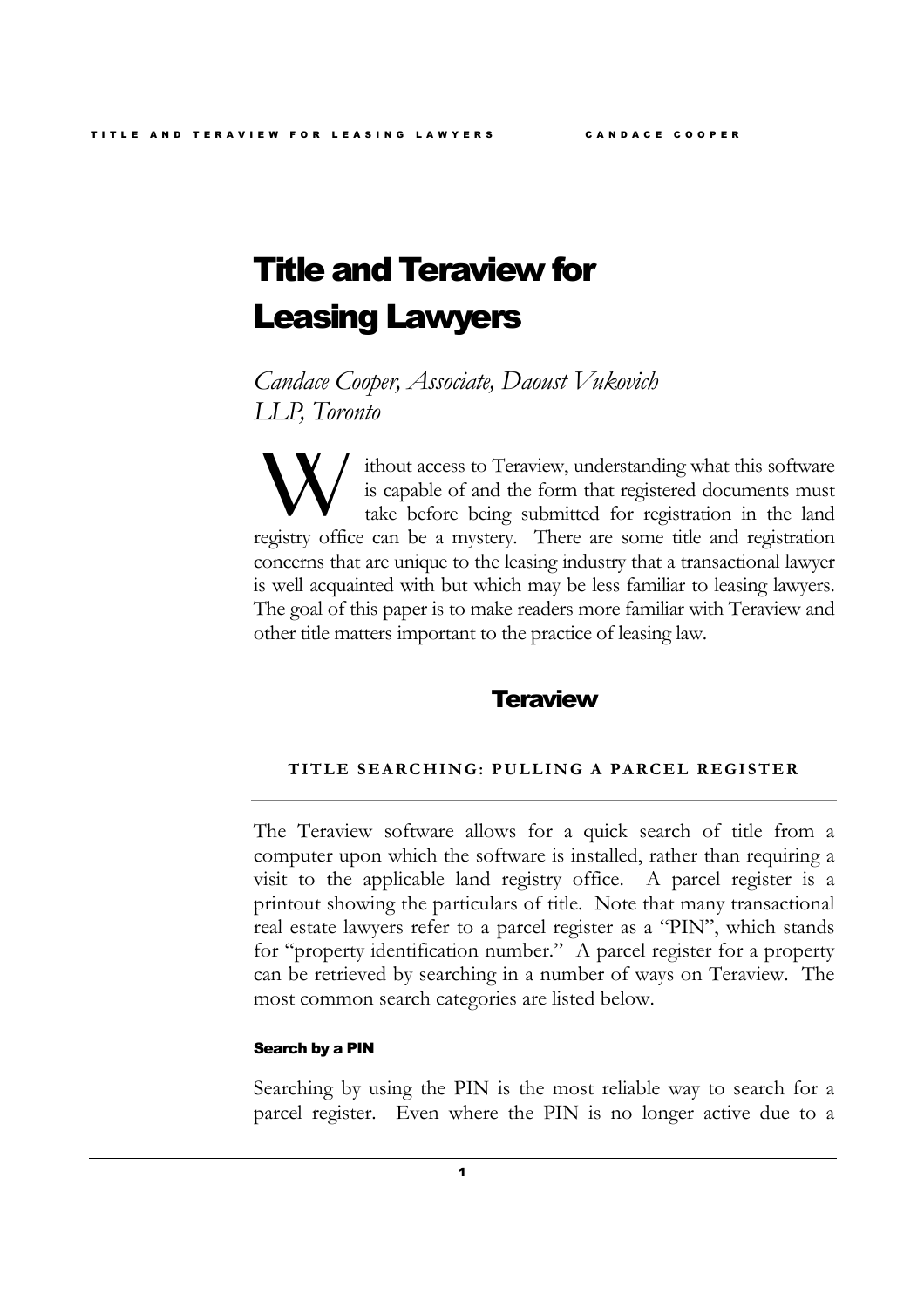change in legal description (e.g. resulting from a severance or a conveyance of a portion of the property for road widening purposes), the new PIN(s) will be identified on the inactive parcel register.

# Search by Name

Searching by registered owner's name will retrieve a list of all PINs owned under a particular name within that land registry office. All or part of a name can be used to conduct a search. This search can be unexplainably unreliable and the author has experienced circumstances where a name search has not returned any properties, although she was aware that a particular name was a registered owner of a property in a particular land registry office.

# Search by Municipal Address

Searching by municipal address can be unreliable and may return no results. This can be surprising to many of our clients and other lawyers. Searches by municipal address are hit-and-miss because there is no requirement to insert a municipal address into an instrument before it is registered. Only the applicable municipality need be inserted into an instrument prior to registration. It could then be the case that there are no municipal addresses associated with a particular PIN, and a search by the known municipal address will be fruitless. Further, municipal addresses may change from time to time.

# Search by Instrument

If you have, for example, a recent charge/mortgage or a previously registered transfer/deed in respect of the property you wish to review, searching by instrument number will return a list of all PINs within the land registry office upon which that instrument is registered.

# Reporting on Title to your Client

While reporting on title is primarily a tenant's solicitor's concern, landlords and their solicitors will want to keep an eye on title and other matters to ensure negotiations with tenants and other dealings with the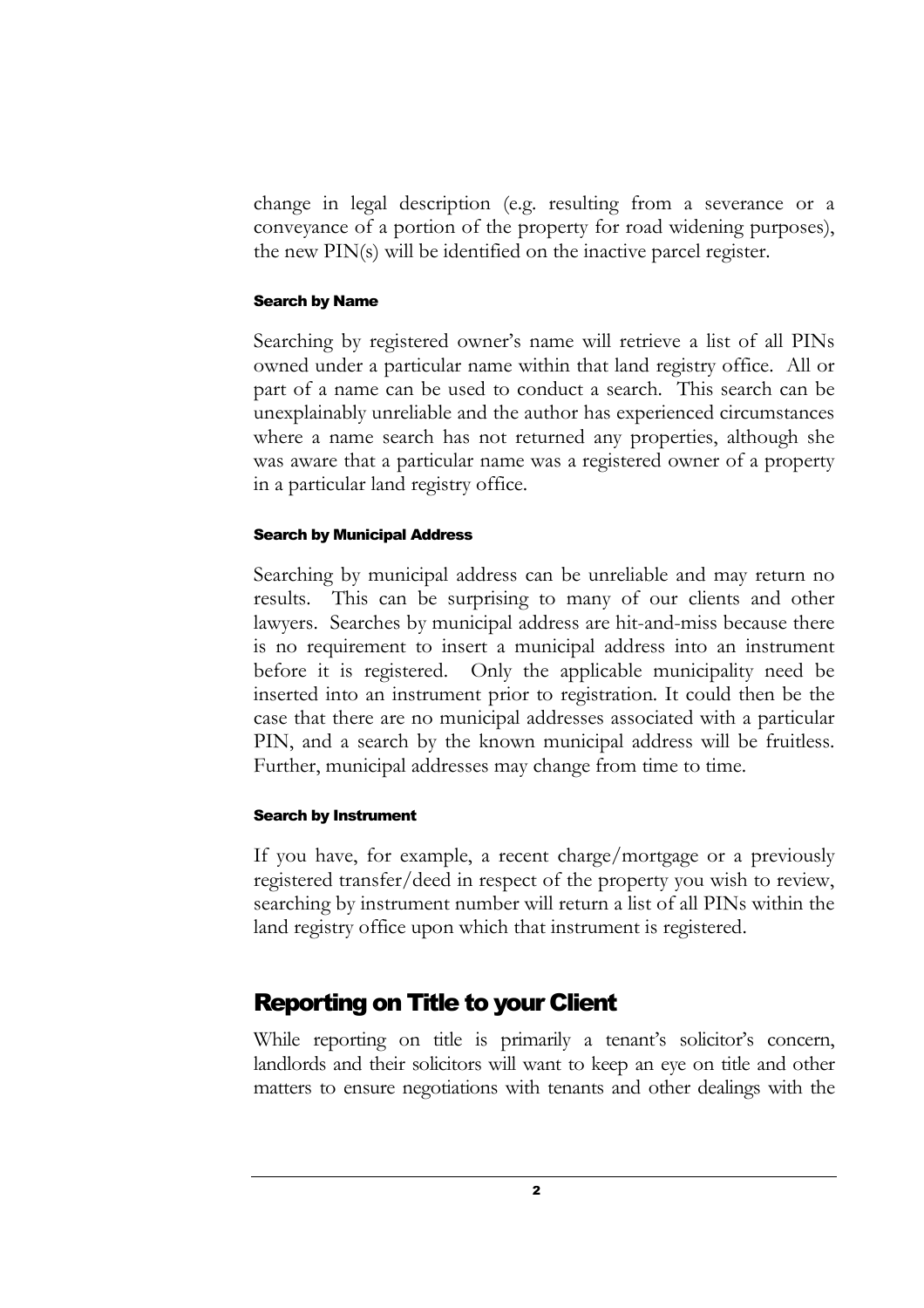property are smooth. Landlords will want to keep title as clean as possible, and their corporate records up to date.

A prudent solicitor will report to its client anything on title that would interfere with the tenant's ability to enforce the promises made to it under the lease and anything that would interfere with the tenant' use of the premises.

# **Subsearching**

When a client or another lawyer asks for a search of title in the context of preparing a lease or an offer to lease, what is often being requested is a subsearch. Subsearching, as opposed to completing a full title search, is pulling and reviewing a parcel register. A full search of title is more common in a purchase and sale transaction, and involves such investigations as abutting lands searches and plotting boundaries of the property. A parcel register will reveal all instruments currently registered on title, including, for example, mortgages (referred to as "charges"), agreements, easements, restrictive covenants, and notices of lease.

A prudent solicitor will request a subsearch early in the progress of a file. This approach will ensure you have the correct registered owner for file opening purposes and conflict checks. A primary concern of leasing lawyers is to determine which entity is the correct landlord under a lease. Most often the landlord will be the registered owner of the property. A parcel register for a property will quickly reveal the registered owner's name. If the landlord's name is not the name shown on the parcel register as the registered owner, further investigations are necessary. Who is the correct landlord? Could the owner have designated a property manager as landlord pursuant to a management agreement? Could there be a ground lease? Could a corporate reorganization have changed the name of the landlord?

# Other Title Concerns

P R I O R **MORTGAGES** 

If there is an existing mortgage registered on title, and this is an important location to the tenant, does your tenant client need a non-disturbance agreement?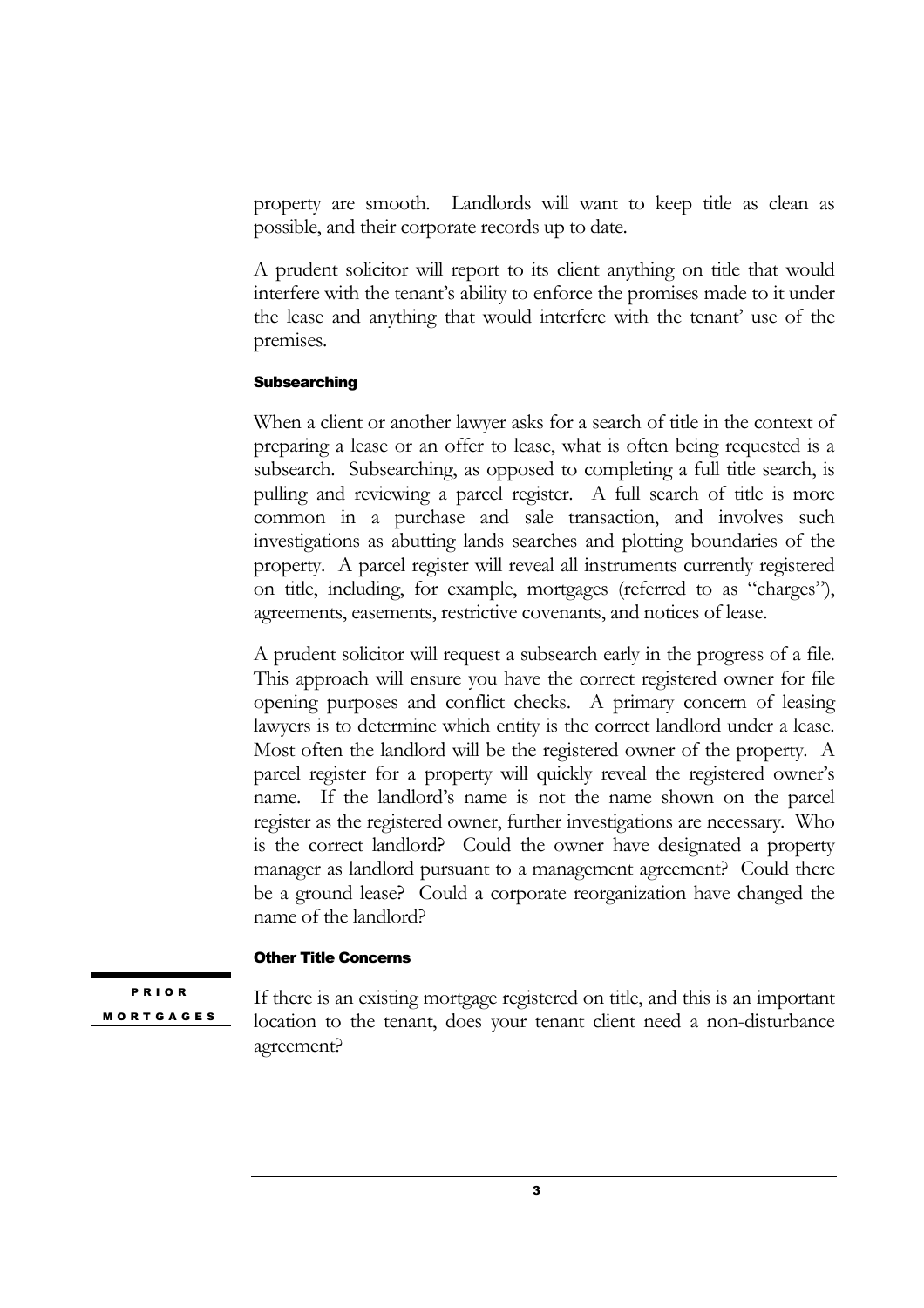O T H E R N O T I C E S O F L E A S E

Are there other notices of lease? Can you make an early determination as to what other tenants are in the shopping centre? Are there any exclusives/restrictions revealed within the other notices of lease that could affect the tenant's business?

# **CORPORATE SEARCHES**

There are other searches not exclusively related to title that a prudent solicitor should consider. Corporate profiles may be retrieved through several service providers.<sup>1</sup> The parties should ensure that they are entering into a contract with the correct party.

In reviewing a corporate profile, ensure that the landlord's or tenant's name is correct. Common errors include the full spelling of Limited vs. the abbreviation Ltd. or similarly, Incorporated vs. Inc. You can also verify whether the named signing officers who are signing your lease are the same ones named in the corporate profile, and determine the applicable address for service of the corporation.

Also ensure that the corporation is active (especially in the circumstance of a landlord, as property can escheat to the Crown where a corporation holding title is no longer in existence).

As a final cross-check, compare the corporate profile to your parcel register. Is the name the same one registered on title? If not, could the landlord have amalgamated or gone through other corporate reorganization? If so, a notice of name change should be registered on title if the name has changed. This additional step will be necessary if you are registering a two-party notice of lease document on title and therefore the landlord is being named in your e-reg document.

<sup>1</sup> Options include Cyberbahn, a division of Thomson Reuters Canada Limited (www.carswelllegalsolutions.com), OnCorp Direct Inc. (www.oncorp.com) and ESC Corporate Services Ltd. (www.eservicecorp.ca).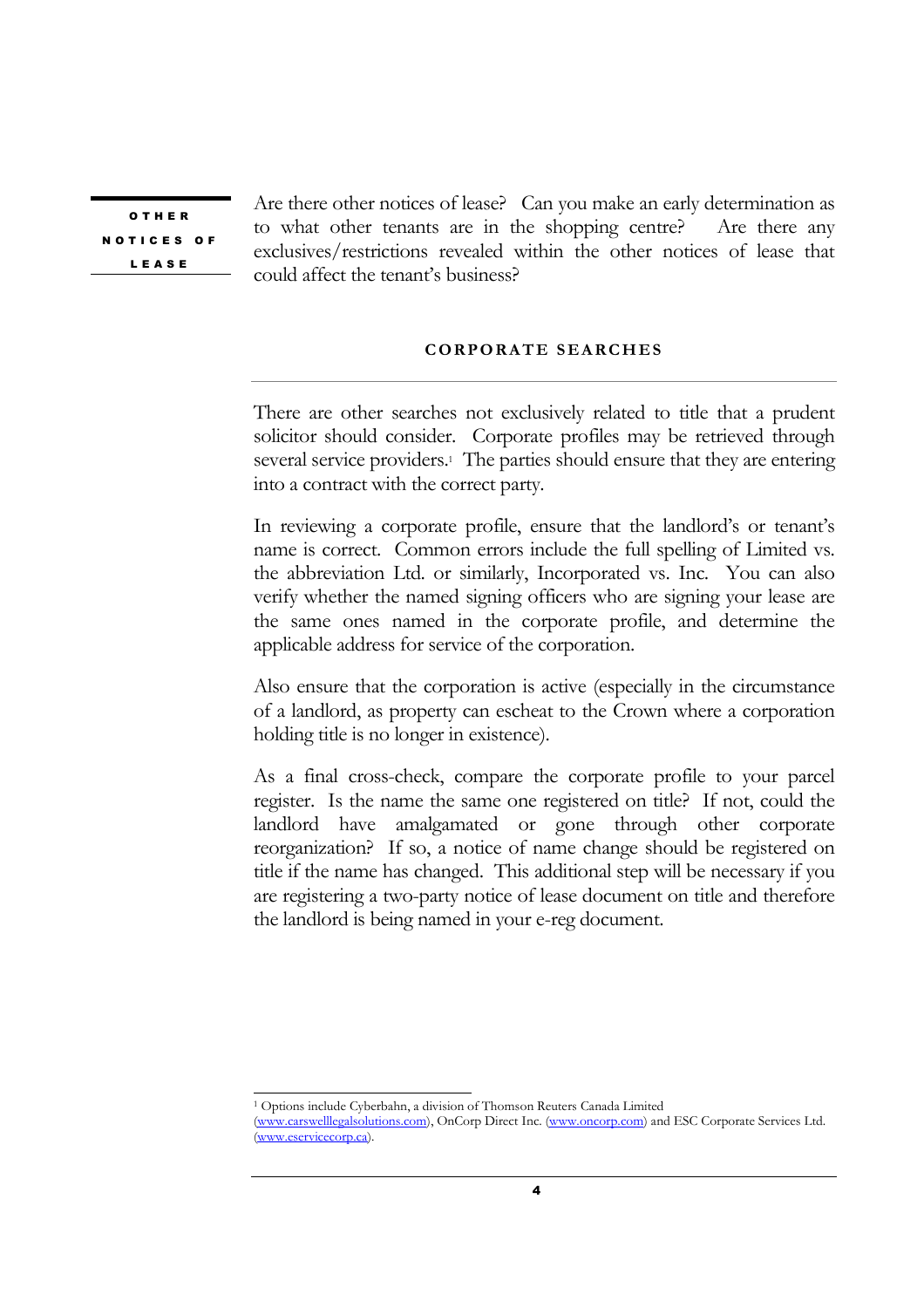#### **OFF-TITLE SEARCHES**

Real estate lawyers involved in transactions of purchase and sale will be familiar with the array of off-title searches available by request to the applicable governmental entity. In the course of a purchase transaction, a purchaser's solicitor will order various searches with the applicable authorities.

A solicitor can write to the building department of a municipality to request a building and zoning report. A search will reveal such items as open building permits, work orders, and the applicable zoning of the property.

If your client is undertaking construction, consider determining whether the building is designated under the *Heritage Act* (Ontario), or whether the local conservation authority regulates development on the property. The local fire department can be requested to perform an inspection of the premises, and the Technical Safety and Standards Authority can advise as to any ongoing issues with elevators, boilers and pressure vessels, fuel storage tanks, or other issues relating to public safety. The Electrical Safety Authority can also provide historical file information or inspect the premises.

There will be nominal fees associated with each off-title search, which vary by municipality.

The foregoing list of available off-title searches is not exhaustive. Solicitors can consult the annually published "The Ontario Municipal Service Directory: A Comprehensive Guide for Real Estate Professionals" for contact details of the appropriate departments on a municipality-bymunicipality basis. 2

<sup>2</sup> Michael L. Young, *The Ontario Municipal Service Directory: A Comprehensive Guide for Real Estate Professionals*, 2015 ed. (Aurora: Canada Law Book, .2015).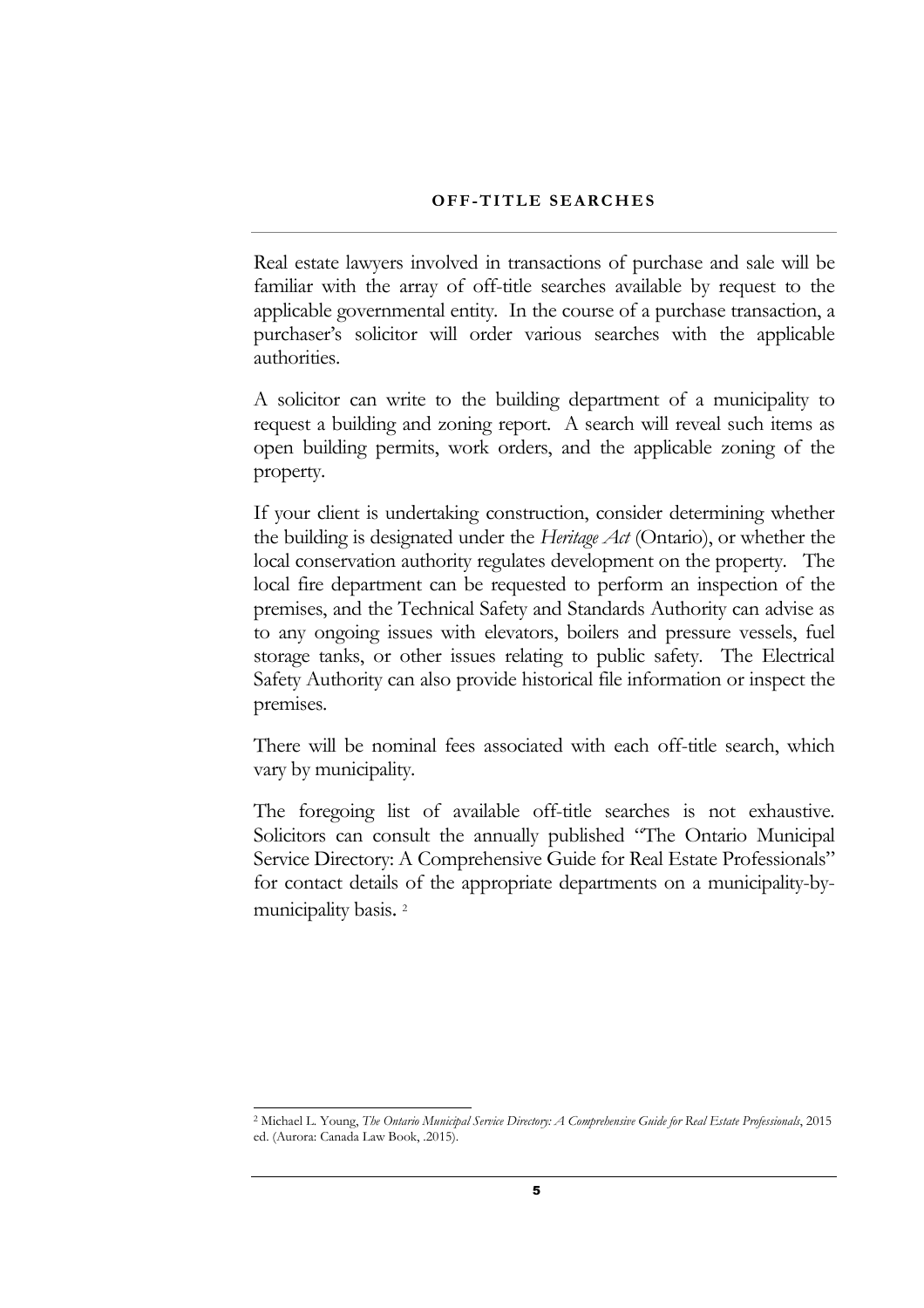# Registration of Leasehold Interests on Title

# **REGISTRATION AS THE ESTABLISHMENT OF PRIORITY**

Now that your client has instructed you to prepare a notice of lease, consider the effect registration. What will be its priority? Priority will be determined at the moment of registration, in accordance with Subsection 78(5) of the *Land Titles Act* (Ontario).<sup>3</sup>

# **78(5) of the Land Titles Act (Ontario)**

**Priorities** 

(5) Subject to any entry to the contrary in the register and subject to this Act, instruments registered in respect of or affecting the same estate or interest in the same parcel of registered land as between themselves rank according to the order in which they are entered in the register and not according to the order in which they were created, and, despite any express, implied or constructive notice, are entitled to priority according to the time of registration.

Privity of estate, subordination and attornment are beyond the scope of this paper, however, the effect of the foregoing section of the *Land Titles Act* (Ontario), together with leasing and priority issues, were examined in the case *DeGasperis Muzzo Corp v. 951865 Ontario Inc*. 4

The Ontario Court of Appeal in this case upheld a lower court decision holding that registration of an interest will determine its priority, even in the face of actual notice. The DeGasperis Muzzo Corporation was a tenant of a "Skybox" in stadium formerly known as the Skydome. The parties agreed that notice of this lease would not be registered until after the occurrence of certain events, including the registration of a mortgage.

The lender of the mortgage was fully aware of the tenancy prior to the registration of the mortgage and the registration of the notice of lease. The Skybox notice of lease was registered two months after registration of the mortgage. When faced with the question of whether actual notice should determine priority of the lease as between the lender and DeGasperis, the court held that to preserve "commercial sense", and in accordance with subsection 78(5) of the *Land Titles Act* (Ontario), registration order will govern the ultimate determination of priority.

<sup>3</sup> *Land Titles Act*, R.S.O. 1990, c. L.5, s. 78 (5) [**Land Titles Act**].

<sup>4</sup> *Degasperis Muzzo Corp. v. 951865 Ontario Inc*., [2000] O.J. No. 3218 (S.C.J.), aff'd by [2001] O.J. No. 2583 (C.A.).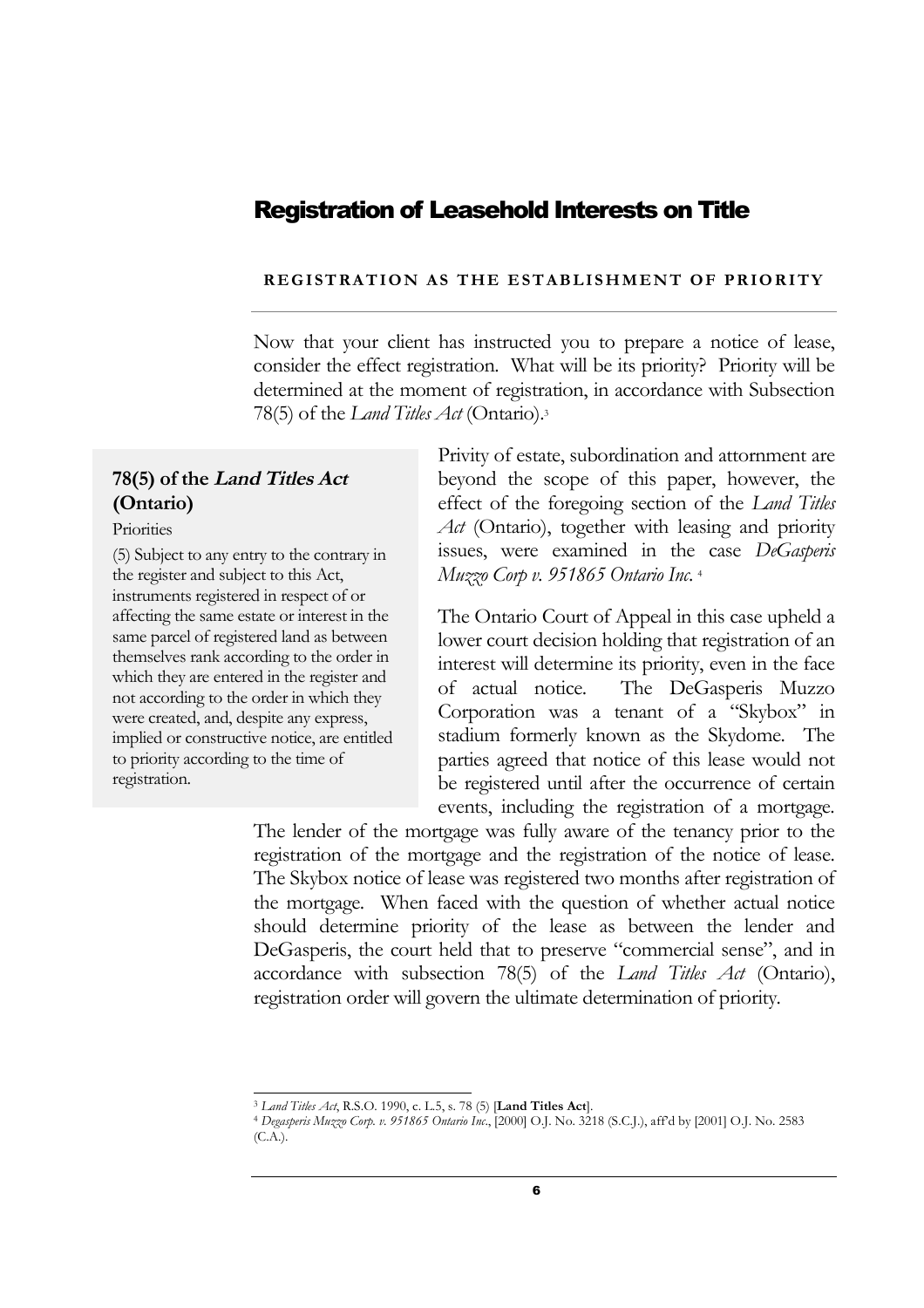#### **NOTICE OF LEASE**

A landlord or tenant wishing to preserve priority of the lease or otherwise establish notice of the tenancy may register notice of the interest in the lease on title to the property.

A landlord may, at any time, register a notice of lease. Depending on the terms of the lease, a tenant may also register a notice of lease.

There are two primary methods of registering the notice of lease. A notice of lease can either (a) incorporate a complete copy of the lease or the agreement creating the leasehold interest in the land, or (b) constitute a simpler form of notice, with or without a schedule to the electronic registration ("**e-reg**") document.

#### E-Reg Notice With or Without a Schedule

A party may register a simple e-reg form of notice of lease, which must contain, at minimum, the term and expiry date of the lease or the agreement creating the leasehold interest.<sup>5</sup> There is one further required statement which may cause apprehension. The e-reg form must also include a statement that the applicant:

- o "within 14 days of receiving a request will produce the lease or the document creating the interest for inspection purposes" and
- o "consents to the cancellation of the notice on presentation of proof satisfactory to the land registrar that the applicant, on request, failed to produce the lease or document creating the lease."<sup>6</sup>

The obligation of an applicant to disclose the complete lease document upon request can be a controversial matter. Due to sensitive financial information or other rights granted to the parties under the lease, the parties may not want to disclose the complete lease. Failure to comply with the disclosure obligations can cause a loss in priority of the notice of lease upon its cancelation.

<sup>5</sup> Guide at 113-114 (version 10, June 2014).

<sup>6</sup> Guide at 114 (version 10, June 2014).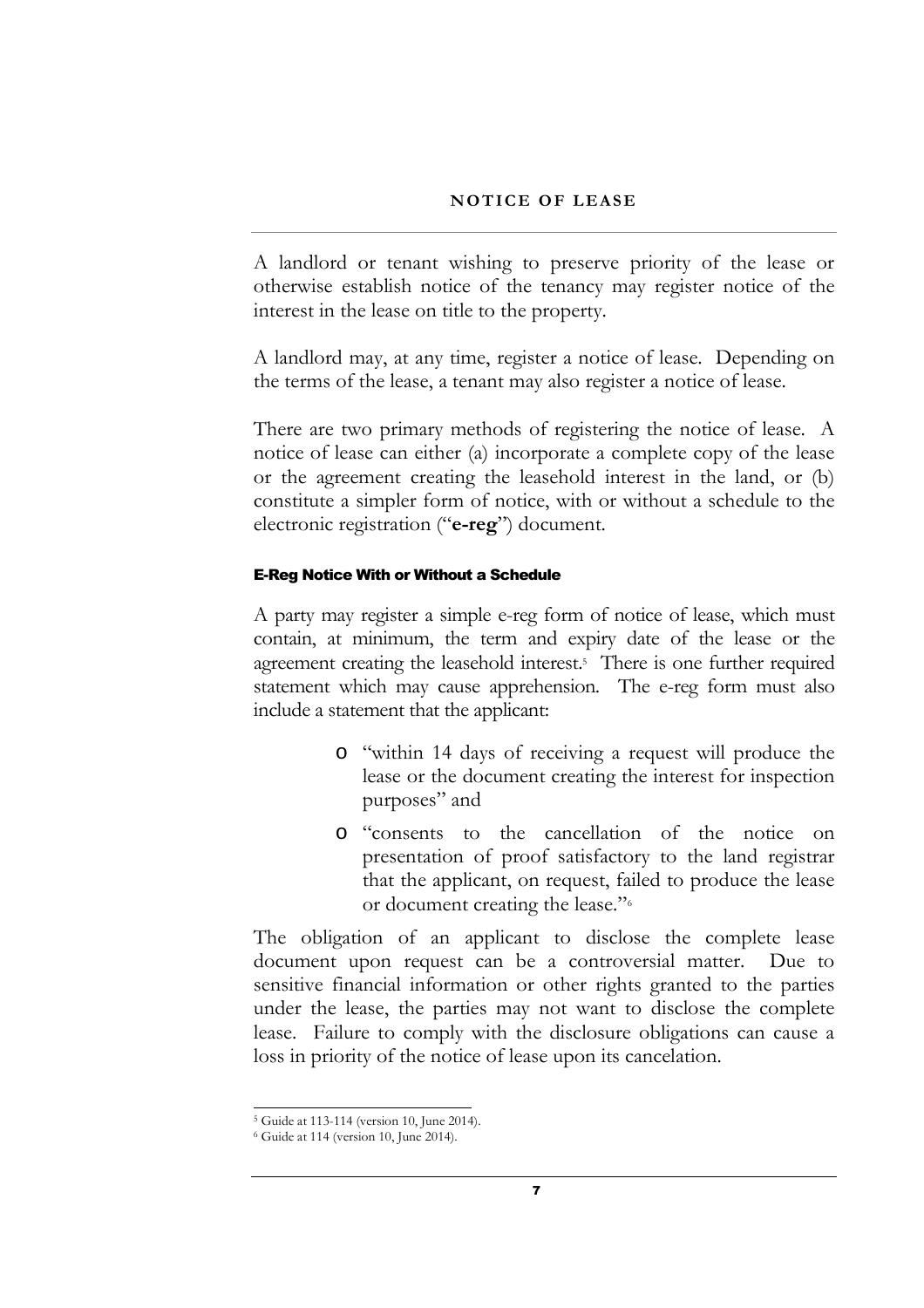A tenant will often choose to prepare and import an additional schedule to the e-reg notice which may set out additional important provisions, such as a list of exclusive rights granted to the tenant. It is not mandatory to do so, nor does the importation of a schedule avoid the disclosure obligations described above.

## Complete Copy of the Lease

The other alternative to registration of a notice of a lease is to register an e-reg notice, paired with a complete copy of the lease. Prior to the advent of the land titles system, it was common for parties to deposit a complete copy of a lease on title. However, this approach is not ideal for confidentiality concerns, as all of the terms of the lease, including the amount of rent, is disclosed within the registration.

A better approach for confidentiality's sake is for the parties to prepare a short form of lease<sup>7</sup> , which is an abbreviated form of a lease (not to be confused with a lease prepared under the *Short Form of Leases Act<sup>8</sup>* ). This approach was confirmed to be acceptable to the Director of Titles by the author to meet the disclosure obligations under registration of a notice of lease, so long as the short form of lease is in existence at the time that the instrument is submitted to the land registry office for registration. A short form of lease created at a later time as a result of an inspection request would be a fraud as it could not be the lease in respect of which the notice was registered (as it would not have existed at the time of registration of the notice of lease).

Under this approach the short form of lease may be registered in its entirety as representing the complete copy of the Lease.

# **ASSIGNMENT OF AN INTEREST IN A LEASE**

A landlord or a tenant may register notice that they have transferred away or otherwise dealt with their interest in a lease. Teraview allows the following types of registrations in this regard:

<sup>7</sup> Note that this is not to be confused with leases prepared under the *Short Forms of Leases Act,* R.S.O. 1990, c. S.11. <sup>8</sup> R.S.O. 1990, c. S11.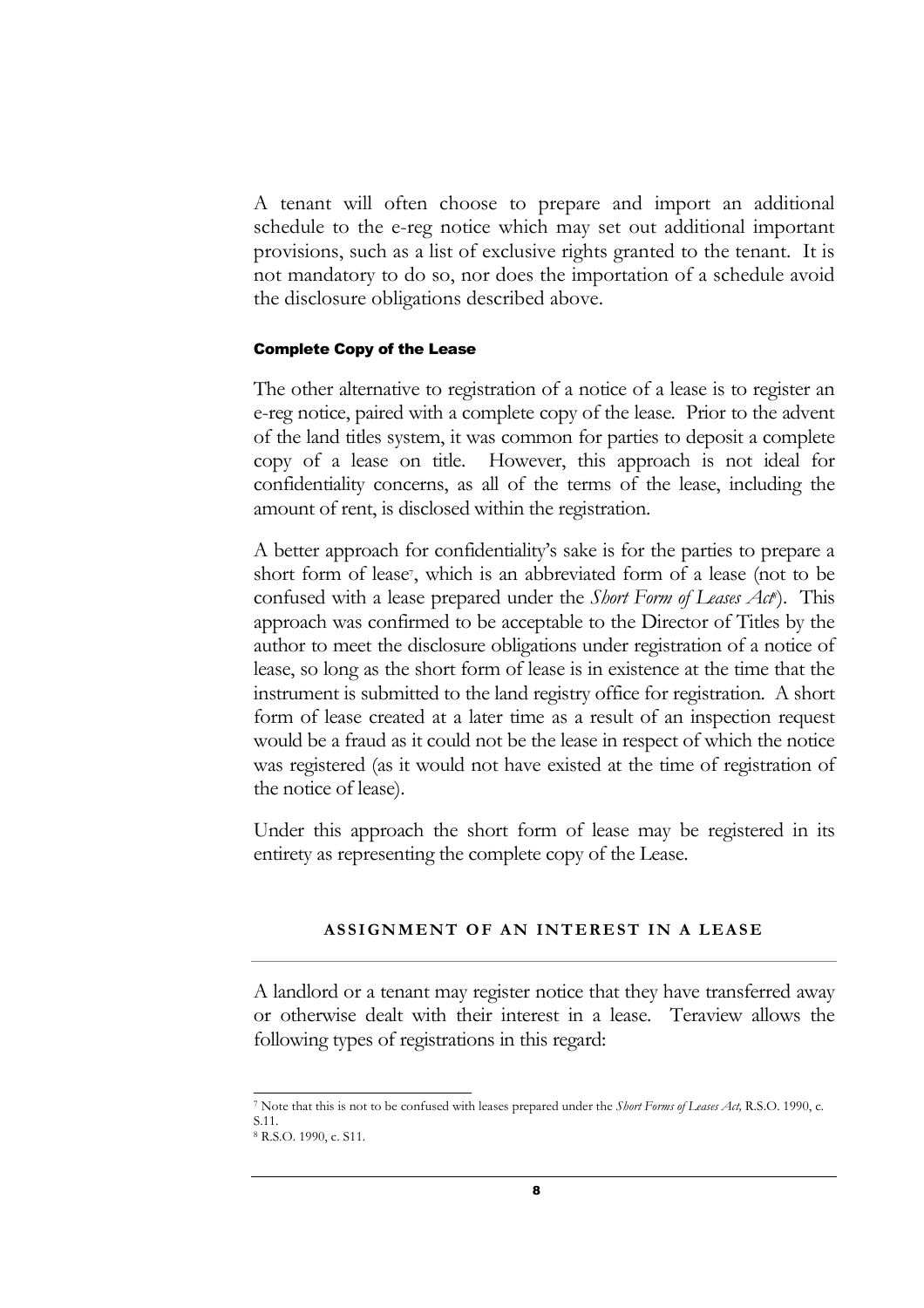- Assignment of Lessee's Interest in a Lease
- Assignment of Lessor's Interest in a Lease
- Notice of Sublease

Note, however, that each of the foregoing registrations requires that the registering party/applicant agrees to produce the document dealing with the interest within fourteen (14) days of request of same, failing which, the land registrar may delete the registration.

# **A M E N D I N G A L E A S E**

A notice of lease may be amended at any time by registering an "application general" form of e-reg document, which will refer back to the original notice of lease by incorporating the appropriate statement in the e-reg notice to associate the two documents with each other. Common examples of circumstances where an amendment is appropriate include renewals, expansions, and other similar amendments. Again, this type of registration will also require a statement that the registering party/applicant agrees to produce the document dealing with the interest within fourteen (14) days of request of the same, failing which, the land registrar may delete the registration.

# **DETERMINATION/SURRENDER/DELETION OF A LEASE**

Once a lease is registered, a separate registration must be prepared and registered to delete or otherwise remove the notice of lease from title. The land registry office has combined both a determination and surrender of lease into one e-reg form of document. There are several different statements that may be selected by the registering party depending on the circumstances of the termination.

In addition, the registered owner of a property may, at any time where a lease has been determined and there is no occupation under it, prepare an "application general" to request that the land registrar delete the notice of lease and any related documents. Section 75 of the *Land Titles Act*

9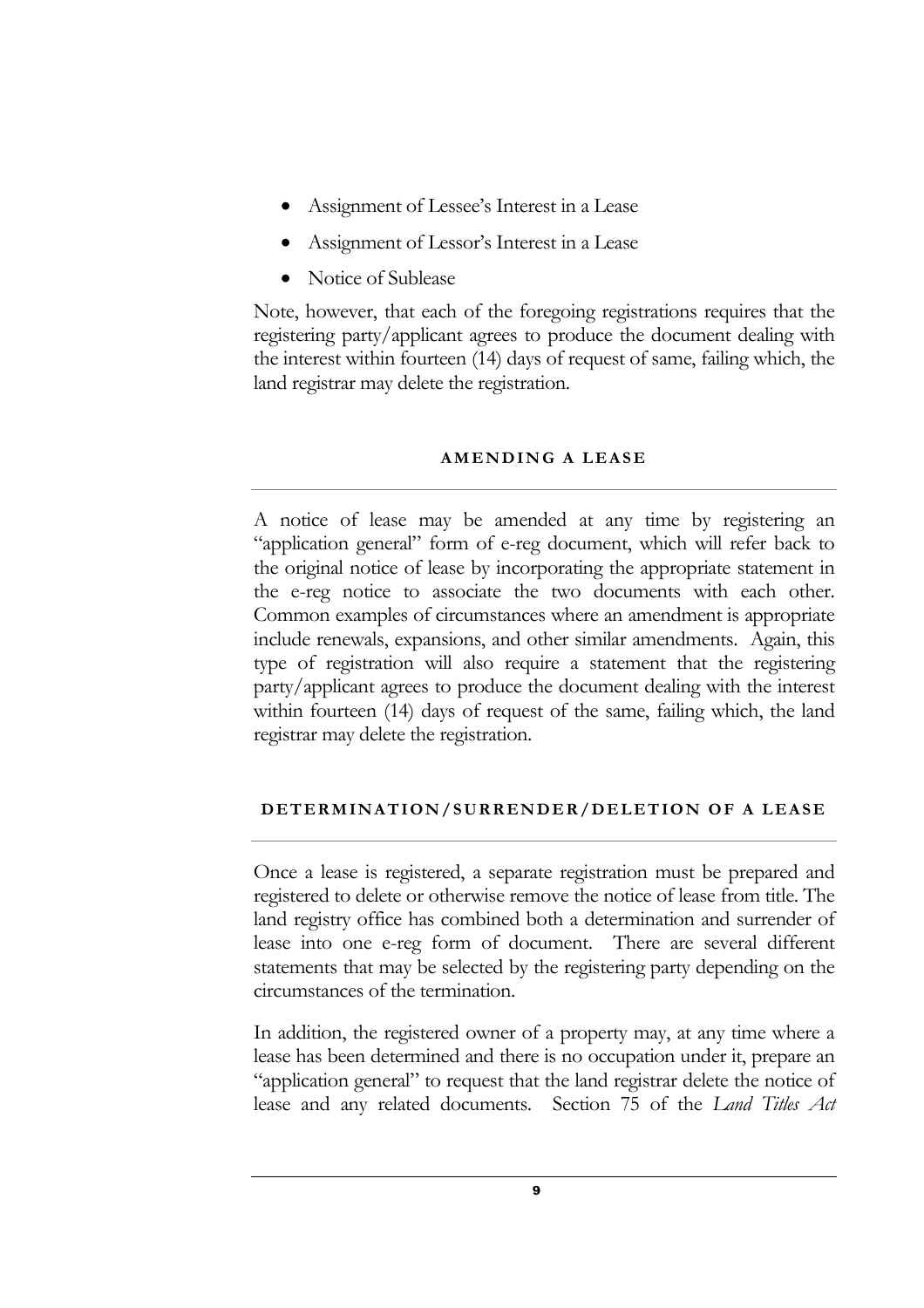(Ontario)<sup>9</sup> allows the registered owner to apply to the land registrar to amend title in light of, among other things, changes in fact, such as the end of a tenancy.

# LEASEHOLD PIN

A somewhat infrequently used tool for long term tenants is the creation of a leasehold PIN. Where the term of an unexpired lease is over twentyone years, the tenant is entitled to apply to the land registrar to create a separate leasehold parcel/PIN in respect of the property. The PIN will indicate under the Estate/Qualifier heading that the land is "leasehold" (rather than the usual "fee simple" notation).

# LONG TERM LEASES

When registering a long term lease, there are two threshold term lengths to be mindful of: 21 years and 50 years.

When calculating the term of a lease, the term plus all potential renewals must be considered. Both a 25 year lease, and a 15 year lease with two rights to renew for five years each, are both contrary to the *Planning Act* (Ontario)<sup>10</sup> and must fall within a statutory exception to constitute a valid lease.

<sup>9</sup> Land Titles Act, supra, note 4.

<sup>10</sup> R.S.O. 1990, c. P.13.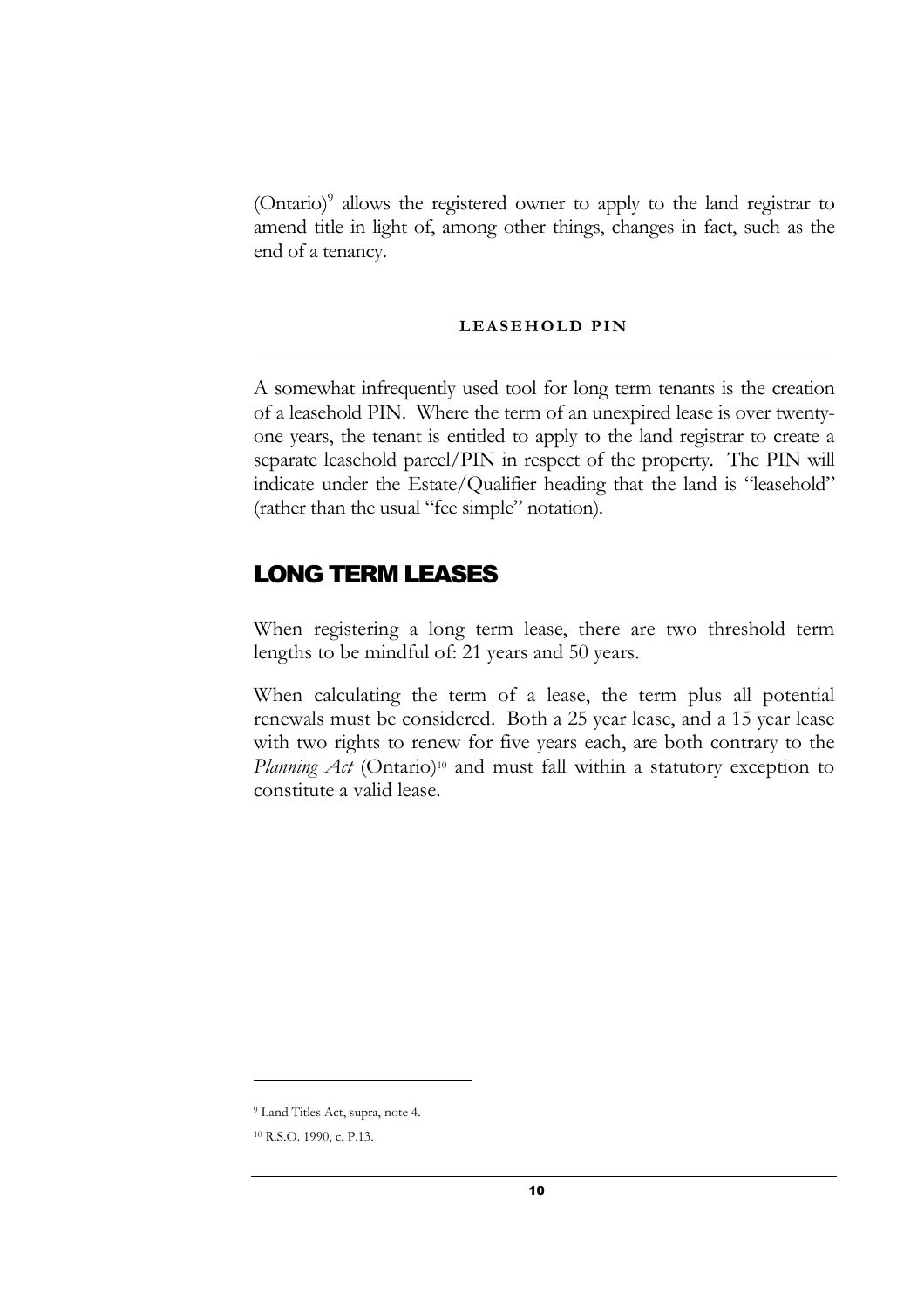# LEASES OVER 21 YEARS

A lease with a term over 21 years must fall within one of several exceptions to the subdivision control requirements of the *Planning Act* (Ontario). There are six primary exceptions to the subdivision control requirements of the *Planning Act* (Ontario) applicable to leases:

1. The landlord must not own any lands abutting the lands being demised; or

- 2. The premises must be a whole of a lot or block on a registered plan of subdivision; or
- 3. The tenant is a governmental entity (a Ministry or a municipality); or
- 4. A part lot exemption by-law applies to the premises; or
- 5. The premises are part of a building or structure; or
- 6. A consent to the "subdivision" has been given by the committee of adjustment/land division committee.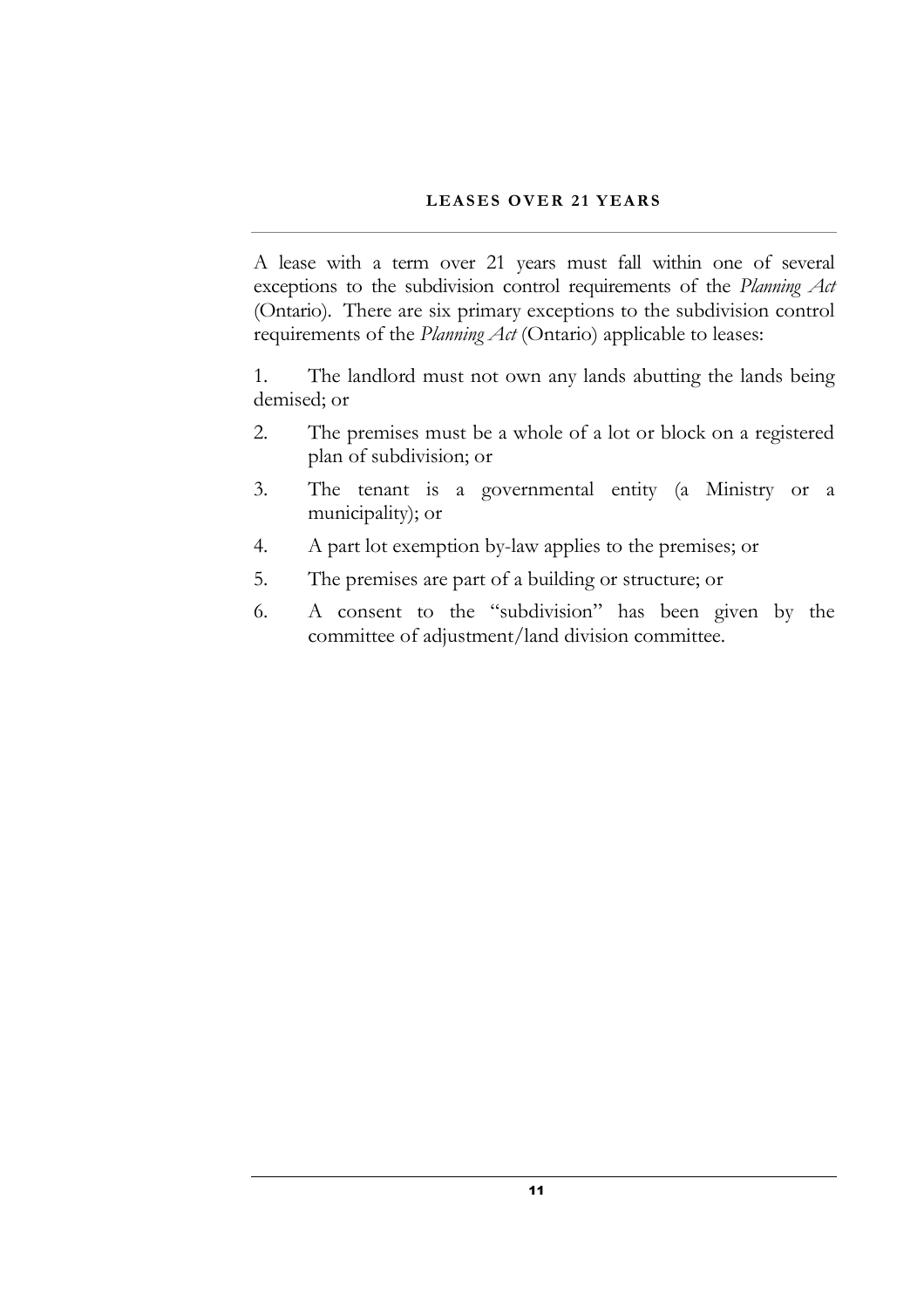# Planning Act Exception: Part of a Building

# **Sears Canada v. Scarborough Town Centre**

Sears was an anchor tenant under five leases, with terms in excess of 50 years. Sears, trying to cancel its leases, argued that their anchor stores were separate buildings on the mall property, rather than forming part of the main mall building, thus a violation of the *Planning Act* (Ontario). Although under the leases, the tenants were to construct the building which would form the premises, the Sears stores could be accessed through the mall building. The court held that the Sears premises were within the "skin of the mall building" and therefore not contrary to the *Planning Act* (Ontario).

One *Planning Act* exception worth a closer look is the exception for premises which are part of a building. Section 50(9) of the *Planning Act* (Ontario) states that nothing in the subdivision control subsections 50(3) and (5) prohibit the entering into of an agreement that has the effect of granting the use or right in a part of a building or structure for any period of years.

The case Sears *Canada v. Scarborough Town Centre*<sup>11</sup> examined the meaning behind Subsection 50(9) of the *Planning Act* (Ontario). A demised premises will be considered part of a building if it is within the "skin" of the building.

# Planning Exception: Consent Certificate

If your lease does not fall within any other exception, such that a consent certificate will be required from the applicable committee of adjustments in respect of the long-term lease, be mindful that each municipality is a little

different in its requirements. Consult the applicable municipal contact early to discuss the appropriate approach and timeline. A reference plan is often required in order to be able to legally describe the extent of the premises.

Upon successful completion of the consent process, you will receive a consent certificate from the committee of adjustments, which must be then registered on title. In practice, the consent certificate is registered by importing it into the e-reg notice of lease, or if the notice of lease is already registered, by attaching the certificate of consent to a "notice" form of e-reg document and referring to the previously registered notice of lease as a related instrument.

<sup>11</sup> *Sears Canada Limited and Scarborough Town Centre Holdings Inc*. (1996), 45 O.R. (3d) 474 (Gen Div).